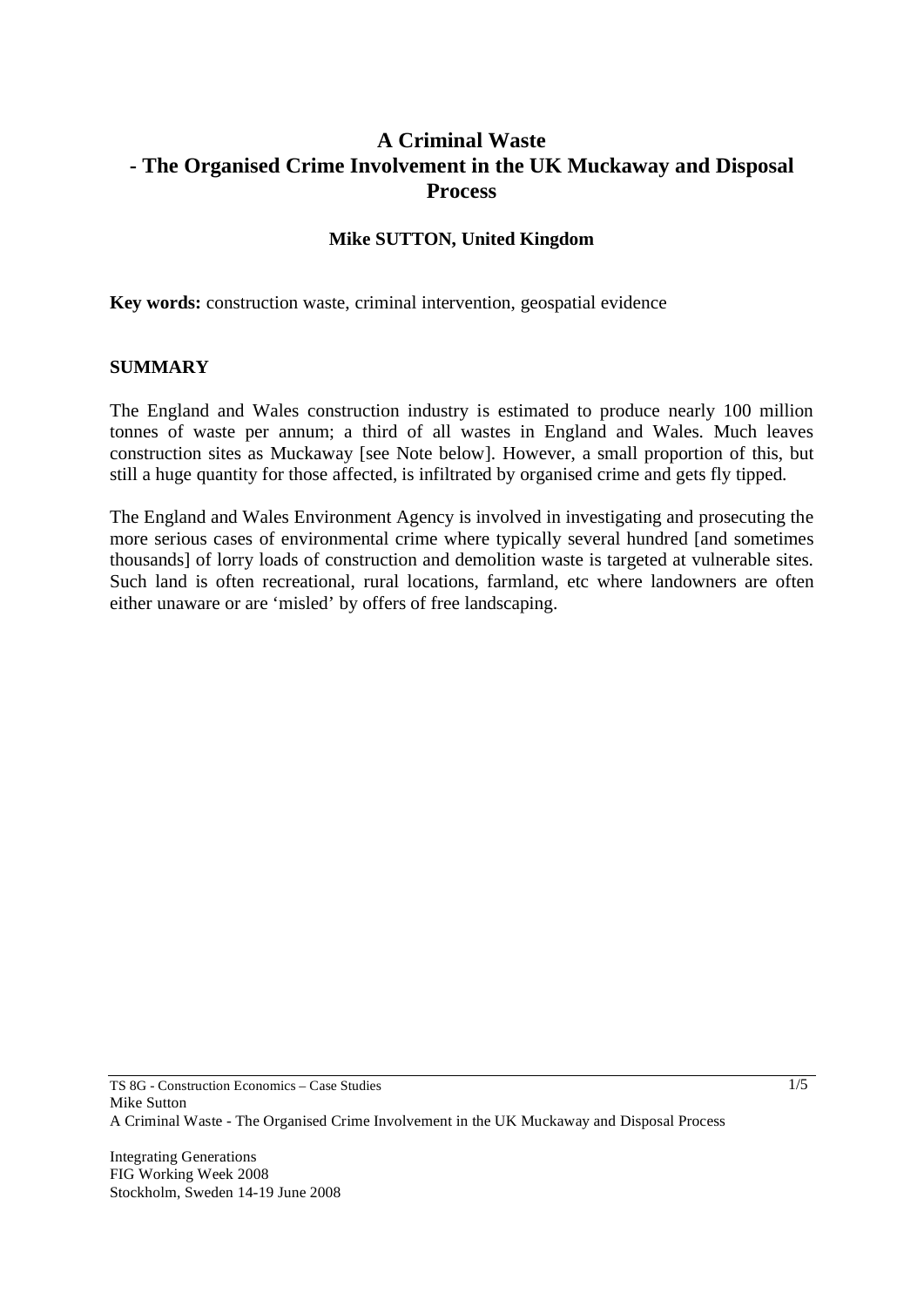# **A Criminal Waste - The organised crime involvement in the UK Muckaway and disposal process.**

### **Mike SUTTON**

# **FULL PAPER**

With regulations tightening, landfill facilities reducing, landfill taxes increasing and the heightened level of construction development projects, the difficulties of disposal of Muckaway and its increasing cost inevitably invites those of a criminal nature to exploit situations where cheaper and easier solutions present themselves. Construction operators may increasingly find that they inadvertently become involved in criminal activities.

That the construction industry provides the opportunity for unsustainable, illegal and fraudulent behaviour, despite the existing regulatory controls, is a sorry indictment on those in the industry and the professions involved. With a potential end result of damaged soils, polluted ground and surface waters, visible disfigurement of the landscape and hazards to both the public and the environment, it is clearly scandalous that such operations are allowed to happen. It gets worse, even down to single site incidents, the illicit profits to be made are into the millions of £s/Euros/\$. Furthermore, the burden of clear up and remediation to be borne by someone else, usually the hapless landowner at a cost of even more.

The potential for 'easy' solutions offered to provide Muckaway removal may be a temptation to identify cost savings at the risk of unethical behaviour. There are clear and significant reputation and liability risks for individual professionals that are unwittingly involved in the consequences of criminal intervention. International law does not generally accept ignorance of the facts as an excuse. Furthermore, the constitutions of both ICE and ICES and many other professional bodies identifies a duty to the public over and above a duty to their membership.

In an attempt to cut out the criminal intervention, Defra during 2007 consulted on proposals to introduce mandatory site waste management plans [SWMPs] for the construction industry. While these plans to prevent fly-tipping are laudable, they may well be just another legislative hurdle. Duty of care, waste transfer notes, registration of carriers, etc are all malevolently manipulated by unscrupulous influences. The intention is to implement SWMPs on projects costing over £250k /E300k. How fortunate for SMEs [below the £250k threshold]; research shows that this sector has a poor awareness of environmental and waste legislation and will have no additional controls.

The reputations at risk within the civil engineering community are not only for individuals and professions but also that of the companies involved. The possibility of any construction project being identified as the 'source' of illegally tipped wastes is likely to be rounded on not

A Criminal Waste - The Organised Crime Involvement in the UK Muckaway and Disposal Process

Integrating Generations FIG Working Week 2008 Stockholm, Sweden 14-19 June 2008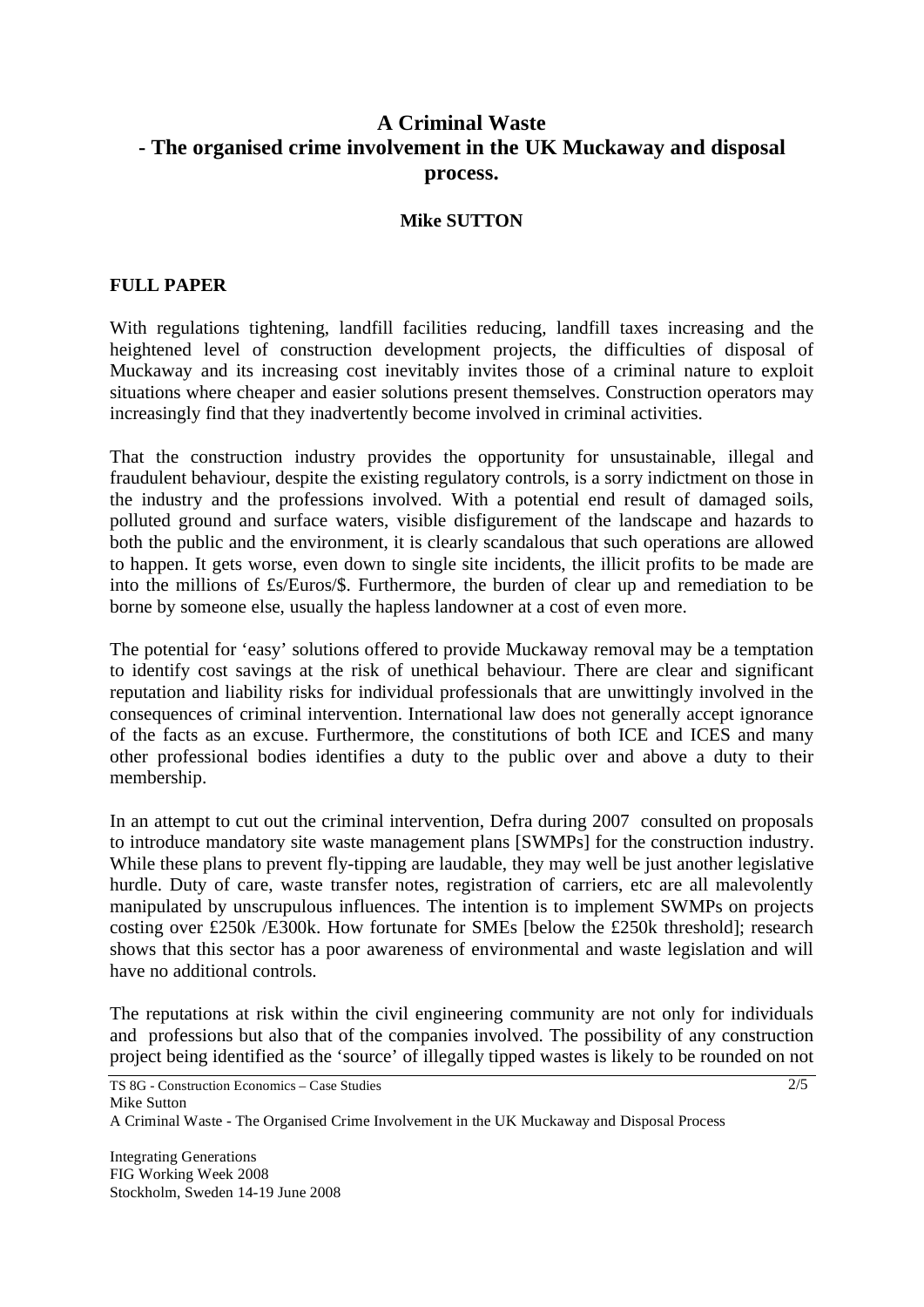only by the regulatory bodies, Local Authorities, HM Revenue and Customs and the Environment Agency, but by the media and general public. SWMPs are the latest attempt to eliminate fraud, the disregard of the environment and the malevolent misuse of a potential resource.

Social and environmental responsibility should be at the top of the industry agenda. How dispiriting that we continually have to rely on legislation to do what we professionally know is right.



Likely contamination of watercourses Permanent damage to trees

#### Note

**Muckaway** *n. (mu'ka'wey) [colloq]* **1.** material designated for removal from development sites comprising excavation, groundworks, demolition and construction wastes. **2.** cargo carried in 20 tonne tipper lorries, some of which is destined for environmentally vulnerable locations. **3.** the content of vast areas of fly tipped land that is despoiling the landscape and permanently placing the environment at risk. **4.** A commodity provided by the civil engineering and construction industry that regularly benefits organised crime by many £millions.

While no version of the Oxford English Dictionary contains the word 'muckaway', a Google search comes up with 1,500 responses. The word is in current parlance within construction and waste management circles. It is material readily produced continuingly by construction and civil engineering activities but attracts the interest of criminal elements in our society. The costs of legitimate disposal is high, this factor alone undoubtedly gets the attention of those who have little interest in legitimate waste disposal or processing and scant regard for the environment.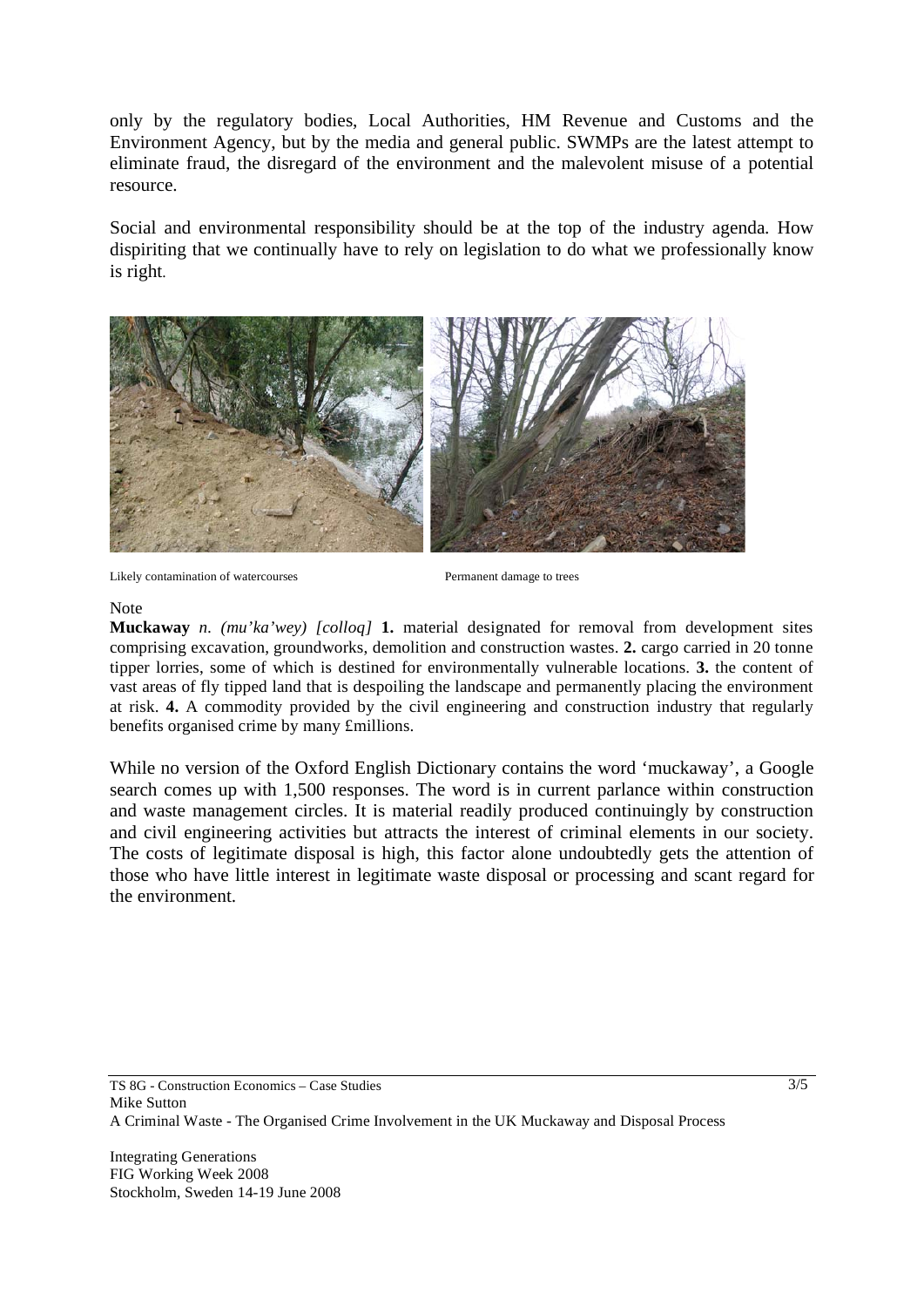## **BIOGRAPHICAL NOTES**

**Mike Sutton** CEnv FInstCES FRGS FRICS MCIWM. President of Institution of Civil Engineering Surveyors.

Mike Sutton works with the Environment Agency and acts as an expert witness in criminal prosecutions involving environmental offences.

Mike is an Engineering Surveyor employed by the Environment Agency and provides geospatial expert witness evidence. He has over 40 years experience as a Geospatial Engineer; is a Chartered Environmentalist, Chartered Waste Manager and a Chartered Surveyor.

He is a Fellow and currently President [Oct 2007-Oct 2008] of the Institution of Civil Engineering Surveyors [ICES], a Fellow the Royal Geographical Society, a Fellow of the Royal Institution of Chartered Surveyors [RICS] and a Corporate Member of the Chartered Institute of Wastes Management [CIWM]. The Chartered Environmentalist status is awarded by the Society for the Environment

Mike has worked with the Ordnance Survey, London Borough of Croydon, the GLC Department of Public Health Engineering, London Waste Regulation Authority and the Environment Agency.

Mike has sat on Boards and Committees with several eminent professional bodies reflecting the overlapping issues of his specialist areas. These are:-

ICE- Institution of Civil Engineers [vice Chair of the Geospatial Engineering Board 2003 to date],

ICES-Institution of Civil Engineering Surveyors [Chair of the Geospatial Engineering Practice Committee 2001-2007],

ICES-President 2007-present

CIC- Construction Industry Council [member of the Sustainable Development Committee 1996 to date]

RICS- Royal Institution of Chartered Surveyors [member of the Minerals and Waste Management Policy Panel 1996 to 2004], Survey Liaison Group 2003-present].

His role with the Environment Agency is to apply expertise in the fields of surveying, geospatial engineering, construction, wastes management, sustainability and environment protection relating to Environment Management issues. Principally he provides Expert Witness evidence and professional reports for the criminal and civil courts relating to Environment and Waste legislation related prosecutions.

In addition to the Criminal and Civil Courts, the bodies to which he has provided expert evidence includes – UK House of Commons Select Committee, Judicial Review, Employment Tribunal, Planning Inspectorate and HM Revenue and Customs.

A Criminal Waste - The Organised Crime Involvement in the UK Muckaway and Disposal Process